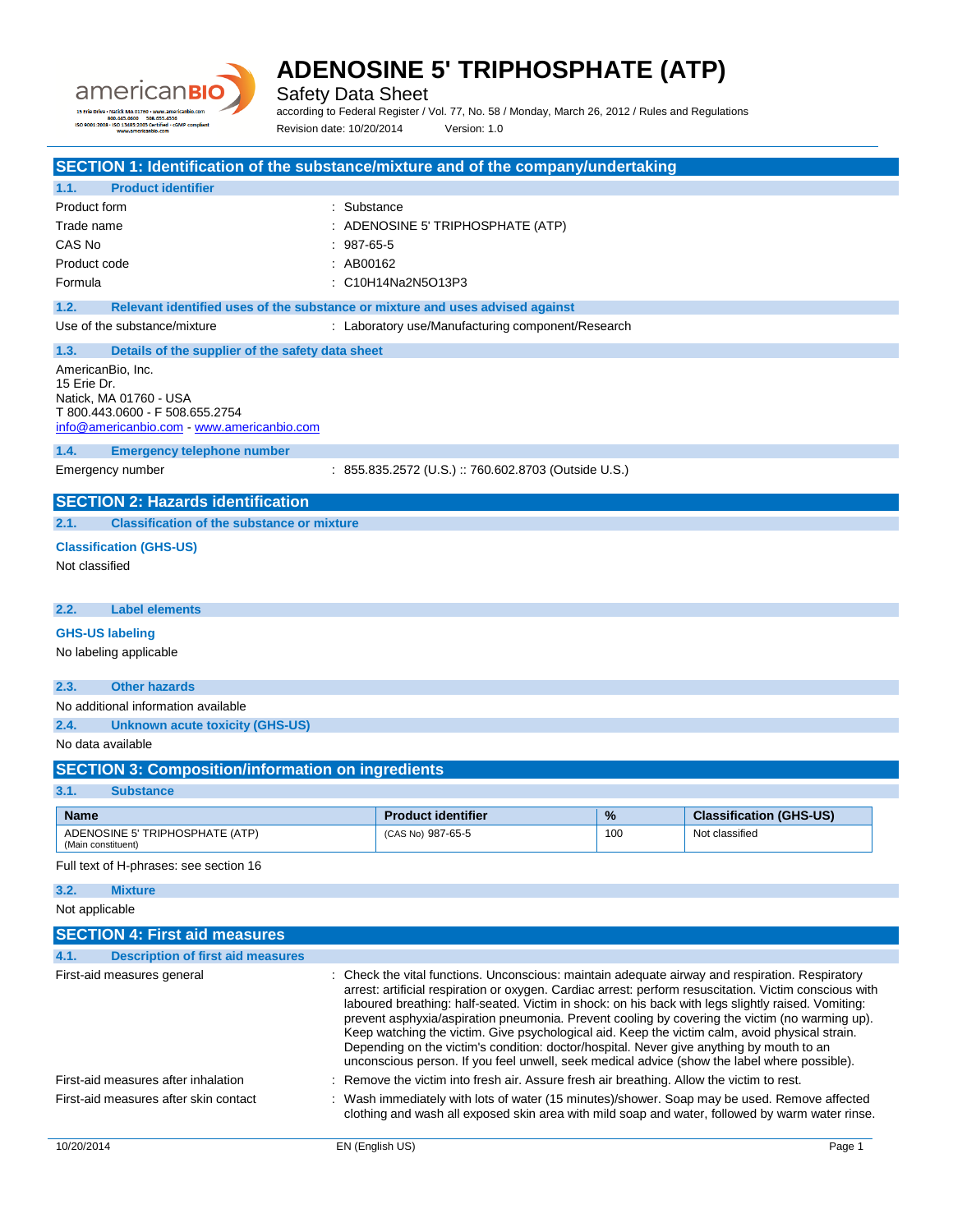Safety Data Sheet

according to Federal Register / Vol. 77, No. 58 / Monday, March 26, 2012 / Rules and Regulations

| First-aid measures after eye contact                                | : Rinse immediately with plenty of water for 15 minutes. Take victim to an ophthalmologist if<br>irritation persists. Do not apply neutralizing agents. Rinse immediately with plenty of water.<br>Obtain medical attention if pain, blinking or redness persist. |  |  |
|---------------------------------------------------------------------|-------------------------------------------------------------------------------------------------------------------------------------------------------------------------------------------------------------------------------------------------------------------|--|--|
| First-aid measures after ingestion                                  | Rinse mouth with water. Ingestion of large quantities: immediately to hospital. Call Poison<br>Information Centre (www.big.be/antigif.htm). Rinse mouth. Do NOT induce vomiting. Obtain<br>emergency medical attention.                                           |  |  |
| 4.2.<br>Most important symptoms and effects, both acute and delayed |                                                                                                                                                                                                                                                                   |  |  |
| Symptoms/injuries                                                   | : Not expected to present a significant hazard under anticipated conditions of normal use.                                                                                                                                                                        |  |  |
| Symptoms/injuries after inhalation                                  | : AFTER INHALATION OF DUST: Coughing.                                                                                                                                                                                                                             |  |  |
| Symptoms/injuries after eye contact                                 | : Slight irritation.                                                                                                                                                                                                                                              |  |  |
| Symptoms/injuries after ingestion                                   | : AFTER ABSORPTION OF HIGH QUANTITIES: Irritation of the gastric/intestinal mucosa.                                                                                                                                                                               |  |  |
| 4.3.                                                                | Indication of any immediate medical attention and special treatment needed                                                                                                                                                                                        |  |  |
| No additional information available                                 |                                                                                                                                                                                                                                                                   |  |  |
| <b>SECTION 5: Firefighting measures</b>                             |                                                                                                                                                                                                                                                                   |  |  |
| <b>Extinguishing media</b><br>5.1.                                  |                                                                                                                                                                                                                                                                   |  |  |
| suitable extinguishing media                                        | : Water spray. Polyvalent foam. ABC powder. Carbon dioxide. Foam. Dry powder. Carbon dioxide.<br>Water spray. Sand.                                                                                                                                               |  |  |
| Unsuitable extinguishing media                                      | : No unsuitable extinguishing media known. Do not use a heavy water stream.                                                                                                                                                                                       |  |  |
| 5.2.<br>Special hazards arising from the substance or mixture       |                                                                                                                                                                                                                                                                   |  |  |
| Fire hazard                                                         | : DIRECT FIRE HAZARD. No data available on direct fire hazard. INDIRECT FIRE HAZARD. No<br>data available on indirect fire hazard.                                                                                                                                |  |  |
| Explosion hazard                                                    | DIRECT EXPLOSION HAZARD. Fine dust is explosive with air. INDIRECT EXPLOSION<br>HAZARD. Dust cloud can be ignited by a spark.                                                                                                                                     |  |  |
| Reactivity                                                          | : On burning: release of toxic and corrosive gases/vapours (carbon monoxide - carbon dioxide,<br>phosphorus oxides, phosphine, nitrogen).                                                                                                                         |  |  |
| 5.3.<br><b>Advice for firefighters</b>                              |                                                                                                                                                                                                                                                                   |  |  |
| Precautionary measures fire                                         | : Exposure to fire/heat: keep upwind. Exposure to fire/heat: consider evacuation. Exposure to<br>fire/heat: have neighbourhood close doors and windows.                                                                                                           |  |  |
| Firefighting instructions                                           | Dilute toxic gases with water spray. Use water spray or fog for cooling exposed containers.<br>Exercise caution when fighting any chemical fire. Avoid (reject) fire-fighting water to enter<br>environment.                                                      |  |  |
| Protection during firefighting                                      | : Heat/fire exposure: compressed air/oxygen apparatus. Heat/fire exposure: gas-tight suit. Do not<br>enter fire area without proper protective equipment, including respiratory protection.                                                                       |  |  |
| <b>SECTION 6: Accidental release measures</b>                       |                                                                                                                                                                                                                                                                   |  |  |
| 6.1.                                                                | Personal precautions, protective equipment and emergency procedures                                                                                                                                                                                               |  |  |
| 6.1.1.<br>For non-emergency personnel                               |                                                                                                                                                                                                                                                                   |  |  |
| Protective equipment                                                | : Gloves. Protective clothing. Dust cloud production: compressed air/oxygen apparatus.                                                                                                                                                                            |  |  |
| Emergency procedures                                                | Mark the danger area. Prevent dust cloud formation, e.g. by wetting. No naked flames. Evacuate<br>unnecessary personnel.                                                                                                                                          |  |  |
| Measures in case of dust release                                    | In case of dust production: keep upwind. Dust production: have neighbourhood close doors and                                                                                                                                                                      |  |  |

Protective equipment **Equip Cleanup crew with proper protection**. Emergency procedures in the set of the set of the Senate area.

**6.2. Environmental precautions**

**6.1.2. For emergency responders**

Prevent entry to sewers and public waters. Notify authorities if liquid enters sewers or public waters.

| Methods and material for containment and cleaning up<br>6.3. |                                                                                                                                                                                                                                                                                                                        |     |
|--------------------------------------------------------------|------------------------------------------------------------------------------------------------------------------------------------------------------------------------------------------------------------------------------------------------------------------------------------------------------------------------|-----|
| For containment                                              | : Contain released substance, pump into suitable containers. Plug the leak, cut off the supply.<br>Knock down/dilute dust cloud with water spray. Powdered form: no compressed air for pumping<br>over spills.                                                                                                         |     |
| Methods for cleaning up                                      | : Prevent dust cloud formation. Scoop solid spill into closing containers. Powdered: do not use<br>compressed air for pumping over spills. Clean contaminated surfaces with an excess of water.<br>On land, sweep or shovel into suitable containers. Minimize generation of dust. Store away from<br>other materials. |     |
| 10/20/2014                                                   | EN (English US)                                                                                                                                                                                                                                                                                                        | 2/6 |

windows. Dust production: stop engines and no smoking. In case of dust production: no naked

flames or sparks. Dust: spark-/explosionproof appliances/lighting equipment.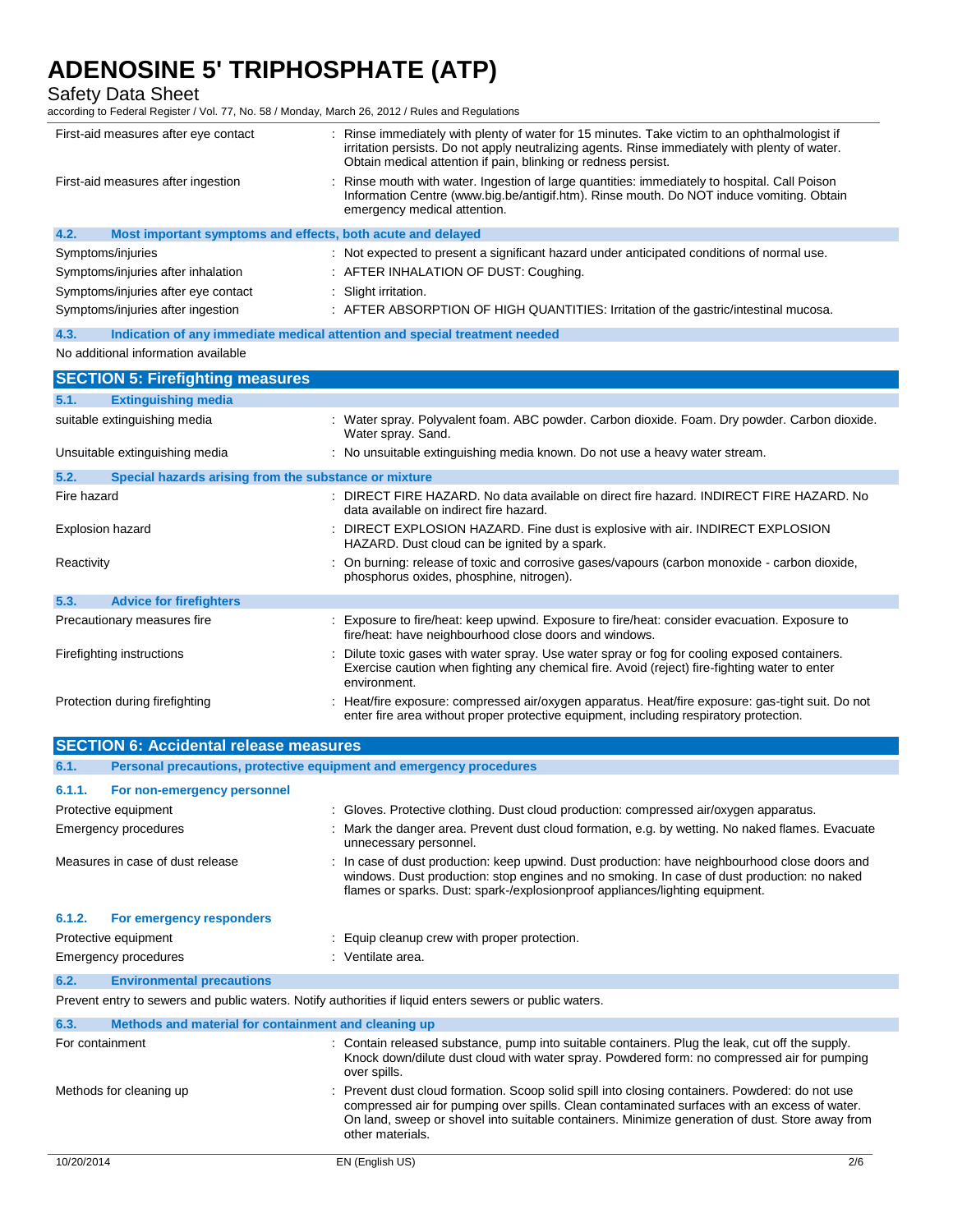## Safety Data Sheet

according to Federal Register / Vol. 77, No. 58 / Monday, March 26, 2012 / Rules and Regulations

## **6.4. Reference to other sections**

See Heading 8. Exposure controls and personal protection.

| See Heading 8. Exposure controls and personal protection.            |                                                                                                                                                                                                                                                                                                                                                                                                                                                                                                                                                                                                                                                                              |  |
|----------------------------------------------------------------------|------------------------------------------------------------------------------------------------------------------------------------------------------------------------------------------------------------------------------------------------------------------------------------------------------------------------------------------------------------------------------------------------------------------------------------------------------------------------------------------------------------------------------------------------------------------------------------------------------------------------------------------------------------------------------|--|
| <b>SECTION 7: Handling and storage</b>                               |                                                                                                                                                                                                                                                                                                                                                                                                                                                                                                                                                                                                                                                                              |  |
| <b>Precautions for safe handling</b><br>7.1.                         |                                                                                                                                                                                                                                                                                                                                                                                                                                                                                                                                                                                                                                                                              |  |
| Precautions for safe handling                                        | : Comply with the legal requirements. Remove contaminated clothing immediately. Powdered<br>form: no compressed air for pumping over. Avoid raising dust. Keep away from naked<br>flames/heat. Finely divided: spark- and explosionproof appliances. Finely divided: keep away<br>from ignition sources/sparks. Observe normal hygiene standards. Keep container tightly closed.<br>Carry operations in the open/under local exhaust/ventilation or with respiratory protection. Wash<br>hands and other exposed areas with mild soap and water before eat, drink or smoke and when<br>leaving work. Provide good ventilation in process area to prevent formation of vapor. |  |
| Conditions for safe storage, including any incompatibilities<br>7.2. |                                                                                                                                                                                                                                                                                                                                                                                                                                                                                                                                                                                                                                                                              |  |
| Storage conditions                                                   | : Keep only in the original container in a cool, well ventilated place away from : Direct sunlight.<br>Keep container closed when not in use.                                                                                                                                                                                                                                                                                                                                                                                                                                                                                                                                |  |
| Incompatible products                                                | : Strong bases. strong acids.                                                                                                                                                                                                                                                                                                                                                                                                                                                                                                                                                                                                                                                |  |
| Incompatible materials                                               | : Sources of ignition. Direct sunlight.                                                                                                                                                                                                                                                                                                                                                                                                                                                                                                                                                                                                                                      |  |
| Storage temperature                                                  | $\therefore$ -20 °C                                                                                                                                                                                                                                                                                                                                                                                                                                                                                                                                                                                                                                                          |  |
| Heat-ignition                                                        | : KEEP SUBSTANCE AWAY FROM: heat sources. ignition sources.                                                                                                                                                                                                                                                                                                                                                                                                                                                                                                                                                                                                                  |  |
| Prohibitions on mixed storage                                        | KEEP SUBSTANCE AWAY FROM: oxidizing agents.                                                                                                                                                                                                                                                                                                                                                                                                                                                                                                                                                                                                                                  |  |
| Storage area                                                         | : Store in a cool area. Store in a dry area. Provide for a cooling system. Meet the legal<br>requirements.                                                                                                                                                                                                                                                                                                                                                                                                                                                                                                                                                                   |  |
| Special rules on packaging                                           | : SPECIAL REQUIREMENTS: closing. correctly labelled. meet the legal requirements. Secure<br>fragile packagings in solid containers.                                                                                                                                                                                                                                                                                                                                                                                                                                                                                                                                          |  |
| Packaging materials                                                  | : SUITABLE MATERIAL: No data available. MATERIAL TO AVOID: No data available.                                                                                                                                                                                                                                                                                                                                                                                                                                                                                                                                                                                                |  |
| 7.3.<br><b>Specific end use(s)</b>                                   |                                                                                                                                                                                                                                                                                                                                                                                                                                                                                                                                                                                                                                                                              |  |
| No additional information available                                  |                                                                                                                                                                                                                                                                                                                                                                                                                                                                                                                                                                                                                                                                              |  |
| <b>SECTION 8: Exposure controls/personal protection</b>              |                                                                                                                                                                                                                                                                                                                                                                                                                                                                                                                                                                                                                                                                              |  |
| <b>Control parameters</b><br>8.1.                                    |                                                                                                                                                                                                                                                                                                                                                                                                                                                                                                                                                                                                                                                                              |  |
| No additional information available                                  |                                                                                                                                                                                                                                                                                                                                                                                                                                                                                                                                                                                                                                                                              |  |
| 8.2.<br><b>Exposure controls</b>                                     |                                                                                                                                                                                                                                                                                                                                                                                                                                                                                                                                                                                                                                                                              |  |
| Personal protective equipment                                        | : Avoid all unnecessary exposure.                                                                                                                                                                                                                                                                                                                                                                                                                                                                                                                                                                                                                                            |  |
| Materials for protective clothing                                    | : GIVE EXCELLENT RESISTANCE: No data available. GIVE GOOD RESISTANCE: No data<br>available. GIVE LESS RESISTANCE: No data available. GIVE POOR RESISTANCE: No data<br>available.                                                                                                                                                                                                                                                                                                                                                                                                                                                                                             |  |
| Hand protection                                                      | : Gloves. Wear protective gloves.                                                                                                                                                                                                                                                                                                                                                                                                                                                                                                                                                                                                                                            |  |
| Eye protection                                                       | : Safety glasses. In case of dust production: protective goggles. Chemical goggles or safety<br>glasses.                                                                                                                                                                                                                                                                                                                                                                                                                                                                                                                                                                     |  |
| Skin and body protection                                             | : Protective clothing.                                                                                                                                                                                                                                                                                                                                                                                                                                                                                                                                                                                                                                                       |  |
| Respiratory protection                                               | Dust formation: dust mask. Wear approved mask.                                                                                                                                                                                                                                                                                                                                                                                                                                                                                                                                                                                                                               |  |
| Other information                                                    | : When using, do not eat, drink or smoke.                                                                                                                                                                                                                                                                                                                                                                                                                                                                                                                                                                                                                                    |  |
| <b>SECTION 9: Physical and chemical properties</b>                   |                                                                                                                                                                                                                                                                                                                                                                                                                                                                                                                                                                                                                                                                              |  |
| Information on basic physical and chemical properties<br>9.1.        |                                                                                                                                                                                                                                                                                                                                                                                                                                                                                                                                                                                                                                                                              |  |
| Physical state                                                       | : Solid                                                                                                                                                                                                                                                                                                                                                                                                                                                                                                                                                                                                                                                                      |  |
| Appearance                                                           | : Solid.                                                                                                                                                                                                                                                                                                                                                                                                                                                                                                                                                                                                                                                                     |  |
| Molecular mass                                                       | $: 551.15$ g/mol                                                                                                                                                                                                                                                                                                                                                                                                                                                                                                                                                                                                                                                             |  |
| Color                                                                | : White.                                                                                                                                                                                                                                                                                                                                                                                                                                                                                                                                                                                                                                                                     |  |
| Odor                                                                 | : Odourless.                                                                                                                                                                                                                                                                                                                                                                                                                                                                                                                                                                                                                                                                 |  |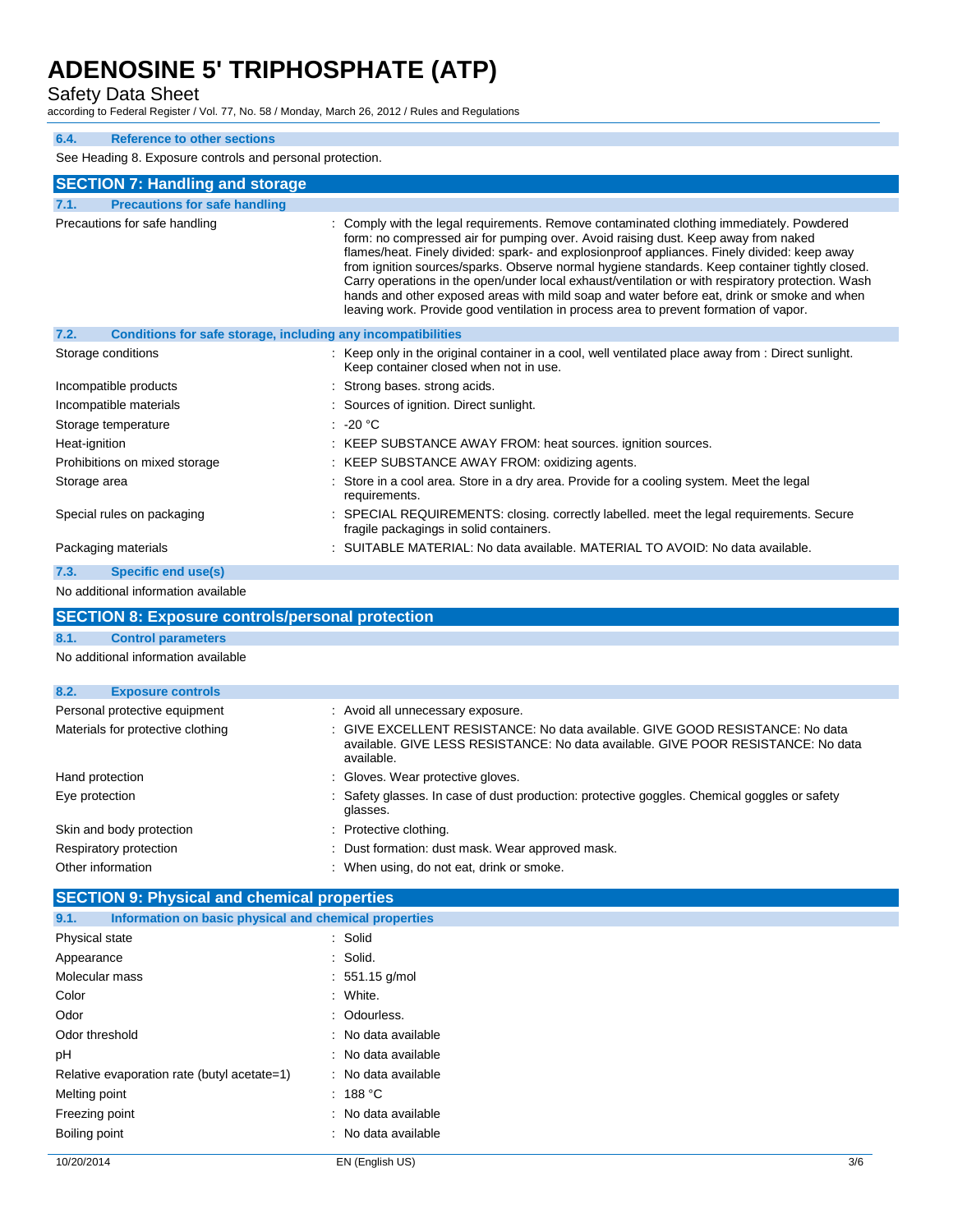## Safety Data Sheet

according to Federal Register / Vol. 77, No. 58 / Monday, March 26, 2012 / Rules and Regulations

| Flash point                     | No data available |
|---------------------------------|-------------------|
| Self ignition temperature       | No data available |
| Decomposition temperature       | No data available |
| Flammability (solid, gas)       | No data available |
| Vapor pressure                  | No data available |
| Relative vapor density at 20 °C | No data available |
| Relative density                | No data available |
| Solubility                      | Soluble in water. |
| Log Pow                         | No data available |
| Log Kow                         | No data available |
| Viscosity, kinematic            | No data available |
| Viscosity, dynamic              | No data available |
| <b>Explosive properties</b>     | No data available |
| Oxidizing properties            | No data available |
| <b>Explosive limits</b>         | No data available |

### **9.2. Other information**

No additional information available

## **10.1. Reactivity**

On burning: release of toxic and corrosive gases/vapours (carbon monoxide - carbon dioxide, phosphorus oxides, phosphine, nitrogen).

### **10.2. Chemical stability**

Stable under normal conditions. Not established.

**10.3. Possibility of hazardous reactions**

### Not established.

### **10.4. Conditions to avoid**

Direct sunlight. Extremely high or low temperatures.

#### **10.5. Incompatible materials**

strong acids. Strong bases.

## **10.6. Hazardous decomposition products**

fume. Carbon monoxide. Carbon dioxide.

## **SECTION 11: Toxicological information**

### **11.1. Information on toxicological effects**

#### Acute toxicity in the contract of the classified in the classified in the classified in the classified in the classified in the classified in the classified in the classified in the classified in the classified in the clas

| ADENOSINE 5' TRIPHOSPHATE (ATP) (\f )987-65-5          |                                                                     |     |
|--------------------------------------------------------|---------------------------------------------------------------------|-----|
| LD50 oral rat                                          | > 2000 mg/kg (Rat)                                                  |     |
| Skin corrosion/irritation                              | : Not classified                                                    |     |
| Serious eye damage/irritation                          | : Not classified                                                    |     |
| Respiratory or skin sensitization                      | : Not classified                                                    |     |
| Germ cell mutagenicity                                 | : Not classified                                                    |     |
| Carcinogenicity                                        | : Not classified                                                    |     |
| Reproductive toxicity                                  | : Not classified                                                    |     |
| Specific target organ toxicity (single exposure)       | : Not classified                                                    |     |
| Specific target organ toxicity (repeated<br>exposure)  | : Not classified                                                    |     |
| Aspiration hazard                                      | Not classified<br>÷                                                 |     |
| Potential Adverse human health effects and<br>symptoms | : Based on available data, the classification criteria are not met. |     |
| Symptoms/injuries after inhalation                     | : AFTER INHALATION OF DUST: Coughing.                               |     |
| 10/20/2014                                             | EN (English US)                                                     | 4/6 |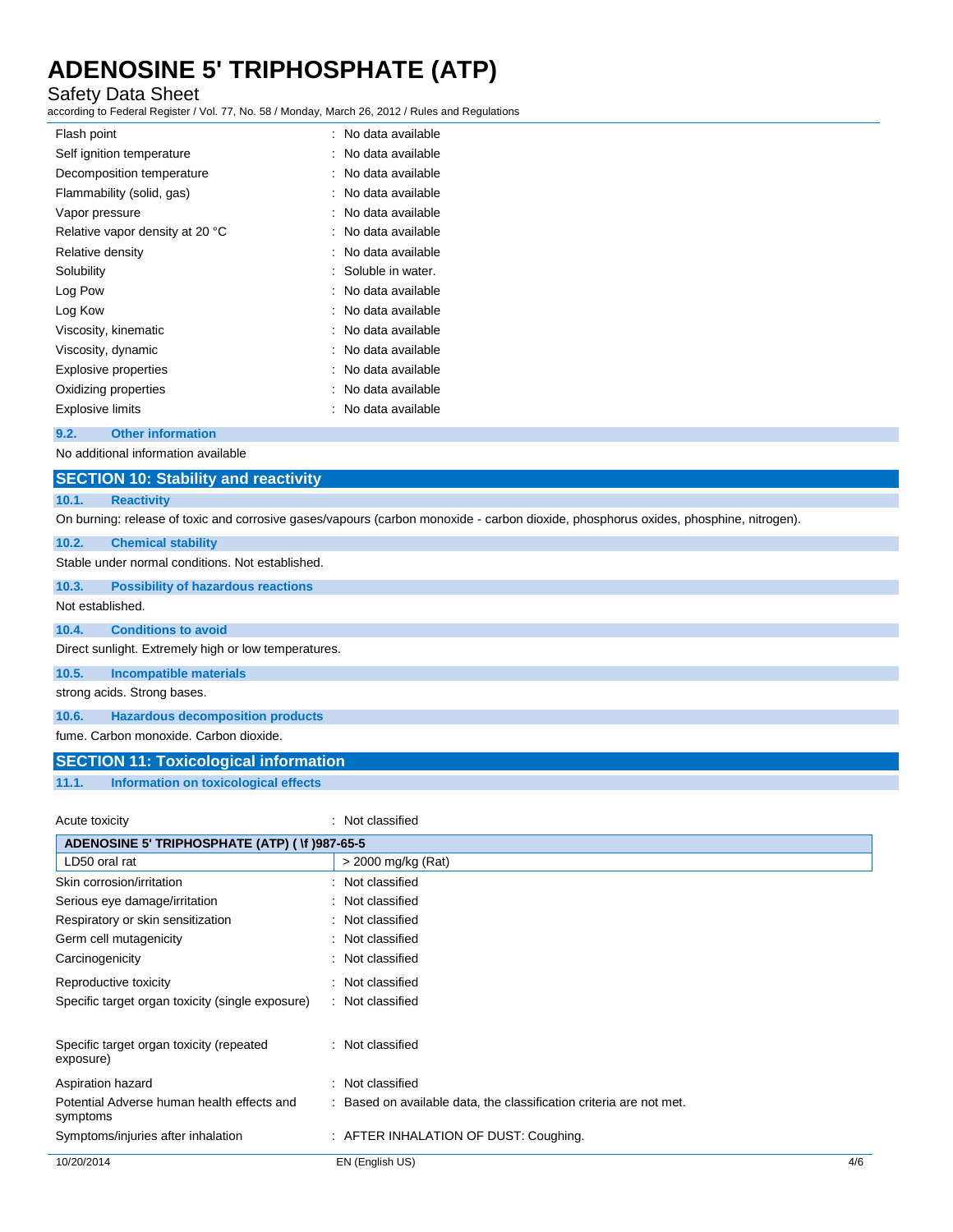## Safety Data Sheet

| according to Federal Register / Vol. 77, No. 58 / Monday, March 26, 2012 / Rules and Regulations |                                                                                                                             |
|--------------------------------------------------------------------------------------------------|-----------------------------------------------------------------------------------------------------------------------------|
| Symptoms/injuries after eye contact                                                              | : Slight irritation.                                                                                                        |
| Symptoms/injuries after ingestion                                                                | : AFTER ABSORPTION OF HIGH QUANTITIES: Irritation of the gastric/intestinal mucosa.                                         |
|                                                                                                  |                                                                                                                             |
| <b>SECTION 12: Ecological information</b>                                                        |                                                                                                                             |
| 12.1.<br><b>Toxicity</b><br>Ecology - water                                                      | : Mild water pollutant (surface water). No data available on ecotoxicity.                                                   |
|                                                                                                  |                                                                                                                             |
| 12.2.<br><b>Persistence and degradability</b>                                                    |                                                                                                                             |
| ADENOSINE 5' TRIPHOSPHATE (ATP) (987-65-5)                                                       |                                                                                                                             |
| Persistence and degradability                                                                    | Biodegradability in water: no data available. Not established.                                                              |
| 12.3.<br><b>Bioaccumulative potential</b>                                                        |                                                                                                                             |
| <b>ADENOSINE 5' TRIPHOSPHATE (ATP) (987-65-5)</b>                                                |                                                                                                                             |
| Bioaccumulative potential                                                                        | No bioaccumulation data available. Not established.                                                                         |
| 12.4.<br><b>Mobility in soil</b>                                                                 |                                                                                                                             |
| No additional information available                                                              |                                                                                                                             |
|                                                                                                  |                                                                                                                             |
| 12.5.<br><b>Other adverse effects</b>                                                            |                                                                                                                             |
| Other information                                                                                | : Avoid release to the environment.                                                                                         |
| <b>SECTION 13: Disposal considerations</b>                                                       |                                                                                                                             |
| 13.1.<br><b>Waste treatment methods</b>                                                          |                                                                                                                             |
| Waste disposal recommendations                                                                   | : Remove to an authorized waste treatment plant. Dispose in a safe manner in accordance with<br>local/national regulations. |
| Additional information                                                                           | : Can be considered as non hazardous waste according to Directive 2008/98/EC.                                               |
| Ecology - waste materials                                                                        | : Avoid release to the environment.                                                                                         |
|                                                                                                  |                                                                                                                             |
|                                                                                                  |                                                                                                                             |
| <b>SECTION 14: Transport information</b>                                                         |                                                                                                                             |
| In accordance with DOT                                                                           |                                                                                                                             |
| No dangerous good in sense of transport regulations                                              |                                                                                                                             |
| <b>Additional information</b><br>Other information                                               |                                                                                                                             |
|                                                                                                  | : No supplementary information available.                                                                                   |
|                                                                                                  |                                                                                                                             |
| ADR                                                                                              |                                                                                                                             |
| Transport document description                                                                   | : UN N/A                                                                                                                    |
| Packing group (ADR)<br>Hazard identification number (Kemler No.)                                 | : $N/A$<br>$\therefore$ N/A                                                                                                 |
| Classification code (ADR)                                                                        | : N/A                                                                                                                       |
|                                                                                                  |                                                                                                                             |
| <b>Transport by sea</b>                                                                          |                                                                                                                             |
| No additional information available                                                              |                                                                                                                             |
| Air transport                                                                                    |                                                                                                                             |
| No additional information available                                                              |                                                                                                                             |
| <b>SECTION 15: Regulatory information</b>                                                        |                                                                                                                             |
| 15.1. US Federal regulations                                                                     |                                                                                                                             |
| ADENOSINE 5' TRIPHOSPHATE (ATP) (987-65-5)                                                       |                                                                                                                             |
| Listed on the United States TSCA (Toxic Substances Control Act) inventory                        |                                                                                                                             |
| 15.2. International regulations                                                                  |                                                                                                                             |
| <b>CANADA</b>                                                                                    |                                                                                                                             |
| No additional information available                                                              |                                                                                                                             |

## **EU-Regulations**

No additional information available